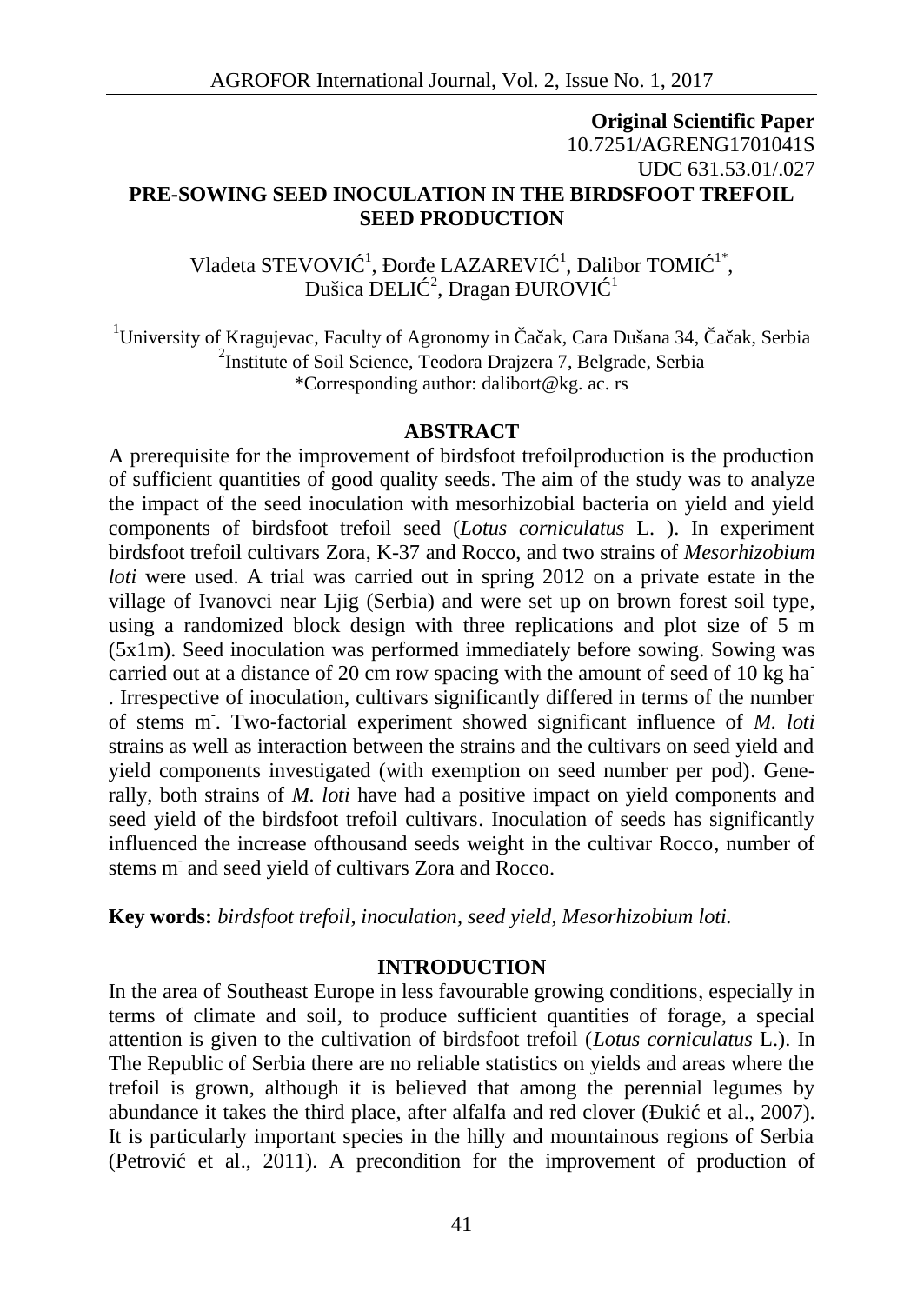birdsfoot trefoil is the pro-duction of sufficient quantities of quality seeds. According to Gullien (2007) the average yields of birdsfoot trefoil at a global level are below 200 kg ha<sup>-</sup>. According to Miladinovi (1967) with full agricultural technology seed yields of birdsfoot trefoil in our conditions can reach more than 350 kg ha-. Analyzing the seed yield of birdsfoot trefoil in three locations McGrew et al. (1986b) found that there are significant interactions genotype x environment, so as to test the potential for seed yield should be carried out in an environment where the seed is commercialized. According to Steiner et al. (1995) the seed yield of perennial legumes is mainly determined by the genetic base of the cultivar, environmental conditions of the area, time of cutting the first cut, the presence of insect pollinators, as well as the interaction of genotype/environment. In providing legumes with nitrogen, the symbiotic nitrogen fixation plays an important role, which can be realized in symbiosis of legumes with the soil bacteria from the family *Rhizobiaceae* (Marinkovi et al., 2010; Deli et al., 2013). On the activity of these bacteria affects the physical and chemical properties of soils particularly soil pH, climatic factors, seasons, agricultural technology, especially fertilization as well as biotic factors (host plant, plant cover, plant deseases, insects, viruses, nematodes) (Baši, 2014; Deli, 2014). Application of inoculation of nodule bacteria *Mesorhizobium loti* before sowing stimulates root nodulation in legumes and affects better supply of plants with nitrogen (Jarvis et al., 1982; 1997). The aim of the study was to analyze the impact of sowing seed inoculation with bacteria *M. loti* on the yield components and seed yield of birdsfoot trefoil.

### **MATERIALS AND METHODS**

The experiment was set up in the village of Ivanovci near municipality of Ljig (Serbia) 2012 on the cambisol soil type (according to the WRB classification), with the medium amount of nutrients. The main tillage was carried out to a depth of 30 cm. Together with the main tillage, the soil was entered with 300 kg ha $N_{15}P_{15}K_{15}$ . Two factorial experiment was set up as a completely randomized block design with three replications and plot size of 5m (5x1m). Three cultivars of birdsfoot trefoil were used: K-37 (The Institute for Forage Crops Kruševac), Zora (Institute for Agri cultural and Technological Research, Zaje ar) and Rocco (Italian cultivar). In addition, two *M. loti* strains (608 and Z) used as plant inoculants. *M. loti* strain 608 isolated from the root nodules of the plant *Lotus corniculatus* from the pasture on the mountain Ozren, a collection of strains of the Institute of Soil Science, Belgrade while *M. loti* strain Z isolated from the soil at the site in Eastern Serbia, a collection of strains of the Institute of Soil Science, Belgrade. The cultivars were inoculated with single mesorhizobium strains resulting in inoculated treatmants,  $R_1$  (strain 608) and  $R<sub>2</sub>$  (strain Z) which were compared with controled treatmants (uninoculated cultivars). Seed inoculation was performed immediately before sowing. Sowing was done on row spacing of 20 cm, with a quantity of seeds 10 kg ha. Weed control was done mechanically on two occasions. The crop was grown without irrigation.

Yield and seed yield components were determined from the second growth in the second year of cultivation when the seed production is usually performed. The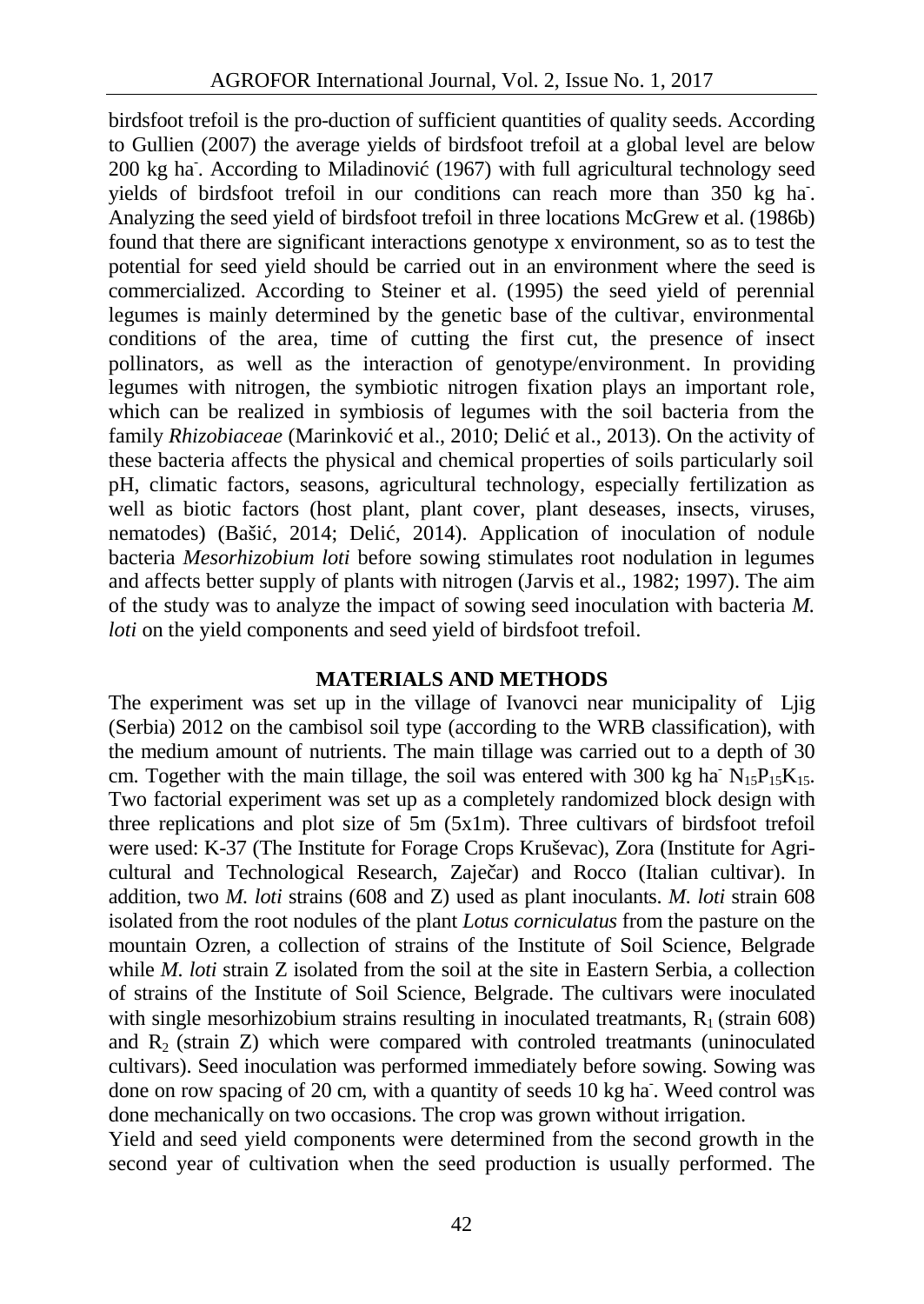following yield components were determined: number of stems m<sup>-</sup> (counting the area of 0. 2 m per elementary plot), number of pods per stem (counting on ten randomly selected stems from the elementary plot). In laboratory were determined: the number of seeds per pod (a sample of ten randomly selected inflorescences per elementary plot) and thousand seed weight (based on the weight of 5x100 of the seed). The potential seed yield is determined on the basis of yield components (number of stems m-, number of pods per stem, number of seeds per pod, thousand grain weight), and recalculated on the seed yield in kg ha. The results were analyzed by the analysis of variance of the two-factorial trial using SPSS software (1995). The significance of differences in mean values was tested by LSD test.

## **RESULTS AND DISCUSSION**

Perennial forage legumes as nitrogen fixing plants are minimaly fertilized with nitrogen fertilizers, whose remains easily leach from the soil, causing contamination of groundwater and local water course (Janzen and McGinn, 1991). The pursuit of environmental protection, given the current climate change, indicates on the nece ssity of using measures such as pre-sowing inoculation of the birdsfoot trefoil seed.

|               | of on distoot trefton cultivalis<br>Stem<br>Seed<br>Seed<br>Pod number<br>Thousand |                    |             |            |                   |                 |
|---------------|------------------------------------------------------------------------------------|--------------------|-------------|------------|-------------------|-----------------|
|               | Treatmants                                                                         | number             | per         | number per | seed              | yield(kg        |
|               |                                                                                    | per m              | infleorence | pod        | weight(g)         | ha <sup>-</sup> |
| Cultivars     | Zora                                                                               | 353.3 <sub>b</sub> | 13.02       | 24.03      | 1.25              | 1364            |
|               | $K-37$                                                                             | 399.6 a            | 11.89       | 23.18      | 1.16              | 1266            |
|               | Rocco                                                                              | 373.7 ab           | 11.84       | 22.71      | 1.22              | 1236            |
| Mesorhizobium | Ø                                                                                  | 346.2 b            | 12.61       | 23.62      | 1.16 <sub>b</sub> | 1186b           |
|               | $R_1$                                                                              | 370.9b             | 12.91       | 23.54      | 1.27 a            | 1422 a          |
|               | R <sub>2</sub>                                                                     | 409.4 a            | 11.23       | 22.76      | 1.20 ab           | 1257 ab         |
| Zora          | Ø                                                                                  | 300c               | 12.87       | 24.5       | 1.29a             | 1221 bc         |
|               | $R_1$                                                                              | 335 bc             | 13.9        | 25.1       | 1.33a             | 1561 a          |
|               | R <sub>2</sub>                                                                     | 425 a              | 12.3        | 22.5       | 1.12 bc           | 1311 ab         |
| K-37          | Ø                                                                                  | 427.7 a            | 12.2        | 24.9       | 1.11 bc           | 1418 ab         |
|               | $R_1$                                                                              | 362.7 abc          | 12.07       | 23.3       | 1.12 bc           | 1136 bc         |
|               | R <sub>2</sub>                                                                     | 408.3 ab           | 11.4        | 21.27      | 1.25 ab           | 1243 bc         |
| Rocco         | Ø                                                                                  | 311c               | 12.77       | 21.5       | 1.06c             | 919c            |
|               | $R_1$                                                                              | 415 a              | 12.77       | 22.2       | 1.34a             | 1571 a          |
|               | R <sub>2</sub>                                                                     | 395 ab             | 10.0        | 24.5       | 1.24 ab           | 1218 bc         |
| <b>ANOVA</b>  | Cultivars                                                                          |                    | ns          | ns         | ns                | ns              |
| 0,05          | Mesorhizobium                                                                      |                    | ns          | ns         |                   |                 |
|               | Cultivars x<br>Mesorhizobium                                                       |                    | ns.         | ns         |                   |                 |
| CV(%)         |                                                                                    | 11,5               | 9,7         | 9,4        | 6, 9              | 14              |

Table 1. The effect of seed inoculation ( $\emptyset$  - control,  $R<sub>l</sub>$ – *Mesorhizobium loti* (strain 608) *i*  $R_2$ – *Mesorhizobium loti* (strain Z)) on the seed yield and yield components of birdsfoot trefoil cultivars

The values denoted with different small letters within columns are significantly different at (P<0. 05) in accordance with the LSD test;  $*$ - F test significant at p<0. 05;  $**$ - F test significant at p<0. 01; ns - F test non-significant; CV - coefficient of variation.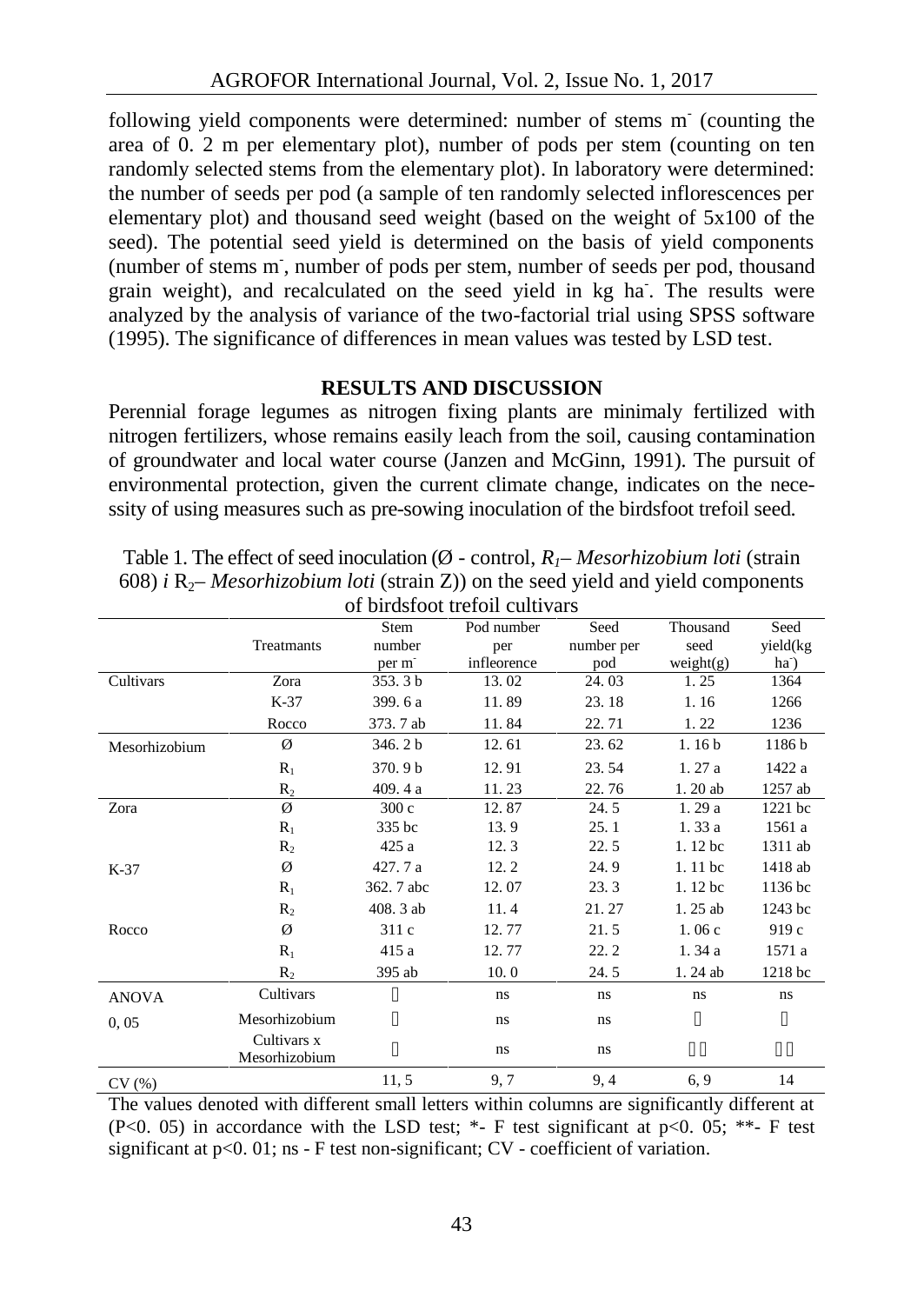In our experiment, a significant positive impact of pre-sowing seed inoculation on the number of stems m- compared to the control treatment was recorded in treatment  $R_2$  with cultivar Zora and in treatments  $R_1$  and  $R_2$  with cultivar Rocco (Table 1). The cultivar K-37 in control treatment had a significantly higher number of stems m- as compared to the other cultivars of birdsfoot trefoil.

Irrespective of the pre-sowing seed inoculation, the cultivars did not significantly differ between themselves in terms of the number of pods per stem and the number of seeds per pod. The cultivars in average had 12. 2 pods per stem and 23. 3 seeds per pod. McGraw et al. (1986a) showed largely influence of number of inflorescences per stem as a component of yield on seed yield of birdsfoot trefoil. The pre-sowing seed inoculation of birdsfoot trefoil with bacteria *M. loti*, had no significant impact on the number of pods per stem and the number of seeds per pod regardless of the cultivars.

In our experiment the thousand seed weight ranged in average from 1. 16 in cultivar K-37 to 1. 25 in cultivar Zora. Grant (1967) states that in one gram is about 750 to 800 seeds of birdsfoot trefoil, or the mass of thousand seeds is about 1. 3 g. Pre-sowing seed treatment with bacteria *M.loti* positively influenced the thousand seeds weight only in the cultivar Rocco.

According to Turkington and Franco (1980) and Gullien (2007), the potential seed yield of birdsfoot trefoil is estimated at over 1200 kg ha<sup>-</sup>. In our research in the second growth in the second year of cultivation, the average potential seed yield of birdsfoot trefoil of 1289 kg ha- was achieved. According to McGraw et al. (1986a), the average harvest seed yield of birdsfoot trefoil varies from 50-175 kg ha-, or about 100 kg ha<sup>-</sup> of seed. Seaney and Henson (1970) point out that seed yields of birdsfoot trefoil vary from 50-560 kg ha-. Seed yields of birdsfoot trefoil in USA range between 50 and 170 kg ha<sup>-</sup> (Fairey and Smith, 1999), in Uruguay between 120 and 150 kg ha- (Garcia et al., 1991; Artola, 2004) and Argentina between 25 and 150 kg ha- (Mazzanti et al., 1988). According to Vojin et al. (2001), in agroecological conditions of the Republic of Srpska, in the area of Banja Luka, the seed yield of birdsfoot trefoil of 272 kg ha<sup>-</sup> was achieved. In the Republic of Serbia the seed yield of birdsfoot trefoil varies from 100-280 kg ha<sup>-</sup> (Vu kovi et al., 1997). At the full maturity trefoil pods easily burst and spill the seeds. The problem of bursting pods significantly limits the successful production of seeds (Fairey, 1994). According to Winch et al. (1985) losses at the seed harvest of birdsfoot trefoil are large, ranging up to 85% of potential yield. In our paper, shown the seed yield of birdsfoot trefoil is recalculated on the basis of the yield components, without taking into the account losses due to uneven ripening and bursting of pods. Uninoculated cultivar K-37 like the control treatment had a significantly higher yield than uninoculated cultivar Rocco, while there were no significant differences between other uninoculated cultivars. In general, seed inoculation with bacteria *M*. *loti*, had a positive effect on seed yield of birdsfoot trefoil. However, a significant positive effect of the pre-sowing seed inoculation on the yield was recorded only in the treatment  $R_1$  of the cultivars Zora and Rocco. This is mainly due to the positive impact of inoculation on the seed yield components, primarily on the number of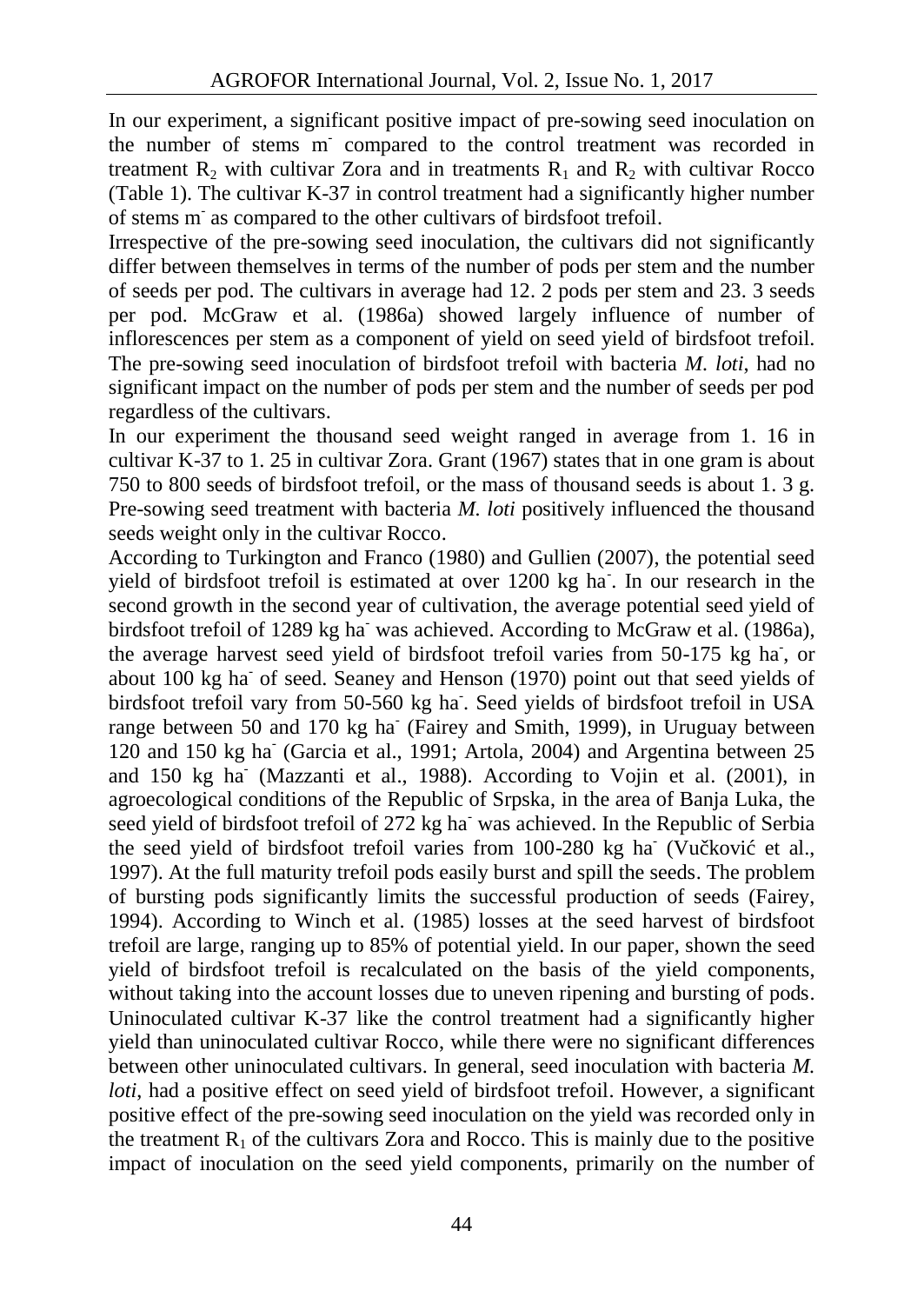stems m<sup>-</sup> and thousand grain weight, thanks to the better repletion of the plants with nitrogen.

### **CONCLUSION**

Inoculation of seed birdsfoot trefoil strains of *M. loti* significantly affected the seed yield components and seed yield. The both strains of bacteria of *Mesorhizobium loti* have made a positive impact on the aforementioned seed yield components of the birdsfoot trefoil cultivars. Inoculation of seeds had a significant effect on the increase of number of stems m- in the cultivars Zora and Rocco and the thousand seed weight in the cultivar Rocco.

In terms of seed yield, the cultivars differed significantly among themselves in the control treatment. Cultivars Zora and Rocco had a higher seed yield only in the treatment of  $R_1$  as compared to the control variant. The results indicate that the cultivar Rocco more positive reacted to the seeds inoculation with the bacteria *Mesorhizobium loti* as compared to the other cultivars and that thelowest worst reaction had the cultivar K-37. This further indicates that between the cultivars of birdsfoot trefoil there were differences in preferences for symbiotic relationships with different strains of bacteria. This tendency is conditioned by the degree of compatibility between the different cultivars and strains of rizobial bacteria. The results of ANOVA showed that the mutual interaction cultivar x strain, significantly affected the number of stems per m- and the number of pods, and a very significant on the thousand seed weight and potential seed yield.

Therefore, further work should be focuced on finding the most appropriate combination of cultivars, species and strains of bacteria, in order to improve the production to the maximum in the given circumstances.

### **ACKNOWLEDGEMENT**

This work is part of the research project Ref. No. TR-31016, funded by the Ministryof Education, Science and Technological Development, Republic of Serbia.

### **REFERENCES**

- Artola, A. (2004). *Lotus corniculatus* Morphology, development and production of seeds, Ciencia. net. Available at: http://www. ciencia. net/
- Baši, M. (2014). Application of pre-sowing inoculation of seed in the legume production, Diploma thesis, Faculty of Agriculture in Osijek (Croatia), pp. 8.
- Deli, D. (2014). Rhizobial Bacteria in Agricultural Production of Legumes, Publisher: Institute of Soil Science, Belgrade, Andrejevic Foundation, Belgrade, 100.
- Deli, D., Stajkovi -Srbinovi, O., Radovi, J., Kuzmanovi, ., Rasuli, N.,Simi, A., Kneževi -Vuk evi, J. (2013). Differences in symbiotic N<sub>2</sub> fixation of alfalfa, *Medicago sativa* L. cultivars and *Sinorhizobiumspp*. strains in field conditions, Roumanian Biotechnological Letter, 18(6), pp. 8743-8750.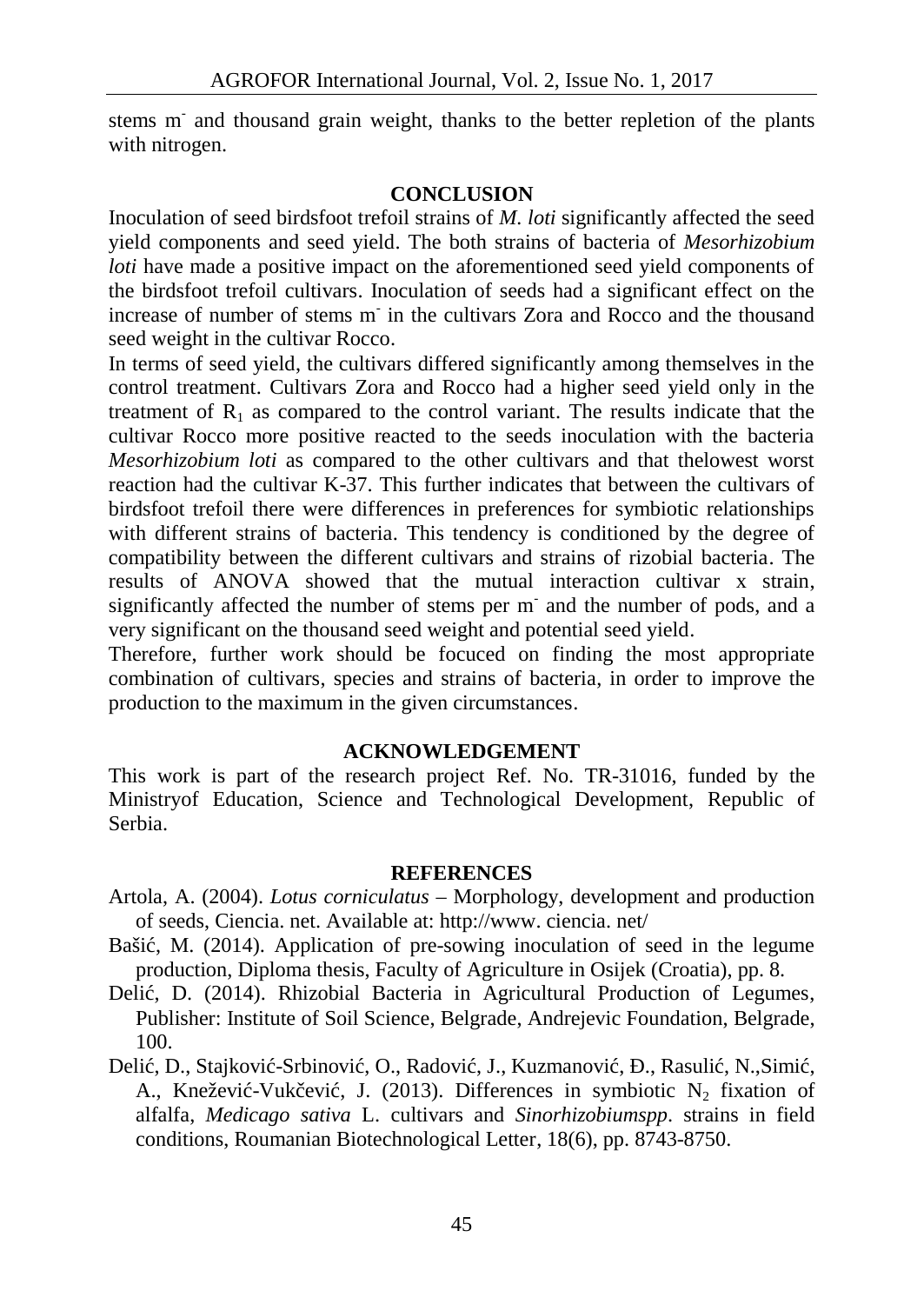- uki . D., Lugi . Z., Vasiljević. S., Radović. J., Katić. S., Stojanović. I. (2007). Domestic cultivars of perennial legumes - the emergence and quantitative traits. Proceedings of the Institute of Field and Vegetable Crops, Novi Sad (Serbia), 44, pp. 7-19.
- Fairey, D. T. (1994). Seed production in birdsfoot trefoil, *Lotus spp*. : A review of some limiting factors. p. 81–85. In P. R. Beuselinck and C. A. Roberts (ed. ), First Int. Lotus Symp.,St. Louis, MO. 22–24 March 1994. Univ. Exten.,Univ. of Missouri, Columbia, MO.
- Fairey, D. T., Smith R. R. (1999). Seed production in birdsfoot trefoil, Lotus species. In: Trefoil: The science an technology in Lotus. CSSA Special Publication Number 28. USA, pp. 145-166.
- Garcia, J., Rebuffo, M., Formoso, F., Astor, D. (1991). Forage seed production: tecnology in use, Serie Técnica Nº 2. INIA, Colonia, Uruguay, p. 40.
- Grant, W. F. (1967). Cytogenetic factors associated with the evolution of weeds, Taxon, 16, pp. 281-293.
- Guillen, R. (2007). Considerations in *Lotus spp*. seed production, Lotus Newsletter, Argentina, 37, pp. 47-51.
- Janzen, H. H., McGinn, S. M. (1991). Volatile loss of nitrogen during decomposition of legume green manure, Soil Biology and Biochemistry, 23, pp. 291-297.
- Jarvis, B. D. W., Pankhurst E. C., Patel, J. J. (1982). *Rhizobiurn loti*, a New Species of Legume Root Nodule Bacteria, International Journal of Systematic Bacteriology, 32(3), pp. 378-380.
- Jarvis, B. D. W., Van Berkum, P., Chen, W. X., Nour, S. M., Fernandez, M. P., Cleyet-Marel, J. C., Gillis, M. (1997). Transfer of*Rhizobium loti, Rhizobium huakuii, Rhizobium ciceri, Rhizobium mediterraneum*, and*Rhizobium tianshanense*to*Mesorhizobiumgen.* nov.,International Journal of Systematic Bacteriology, 47(3), pp. 895–898.
- Marinkovi, J., Mrkova ki, N., A imovi, R., or evi, V. (2010). Effects of application of NS-Nitragin on yield and yield components in soybean, Field Veg. Crop Res., 47, pp. 545-548. [in Serbian]
- Mazzanti, A. E., Montes, L., Miñón, D. P. (1988). Using *Lotus tenuis* livestock farms in the Pampa: results of a survey, Animal Production Magazine Argentina, 8, pp. 301-305. [in Spanish]
- McGraw, L. R., Beuselinck, R. P., Smith, R. R. (1986b). Effect of Latitude on Genotype x Environment Interactions for Seed Yield in Birdsfoot Trefoil, Crop science, 26(3), pp. 603-605.
- McGraw, R. L., Beuselinck, P. R., Ingram, K. T. (1986a). Plant population density effects on seed yield of birdsfoot trefoil, Crop Science, 78, pp. 201-205.
- Miladinovi, M. (1967). The yield of seeds and green mass birdsfoot trefoil when using different amounts of seeds in sowing. Modern agriculture, 3, pp. 277-281. [in Serbian]